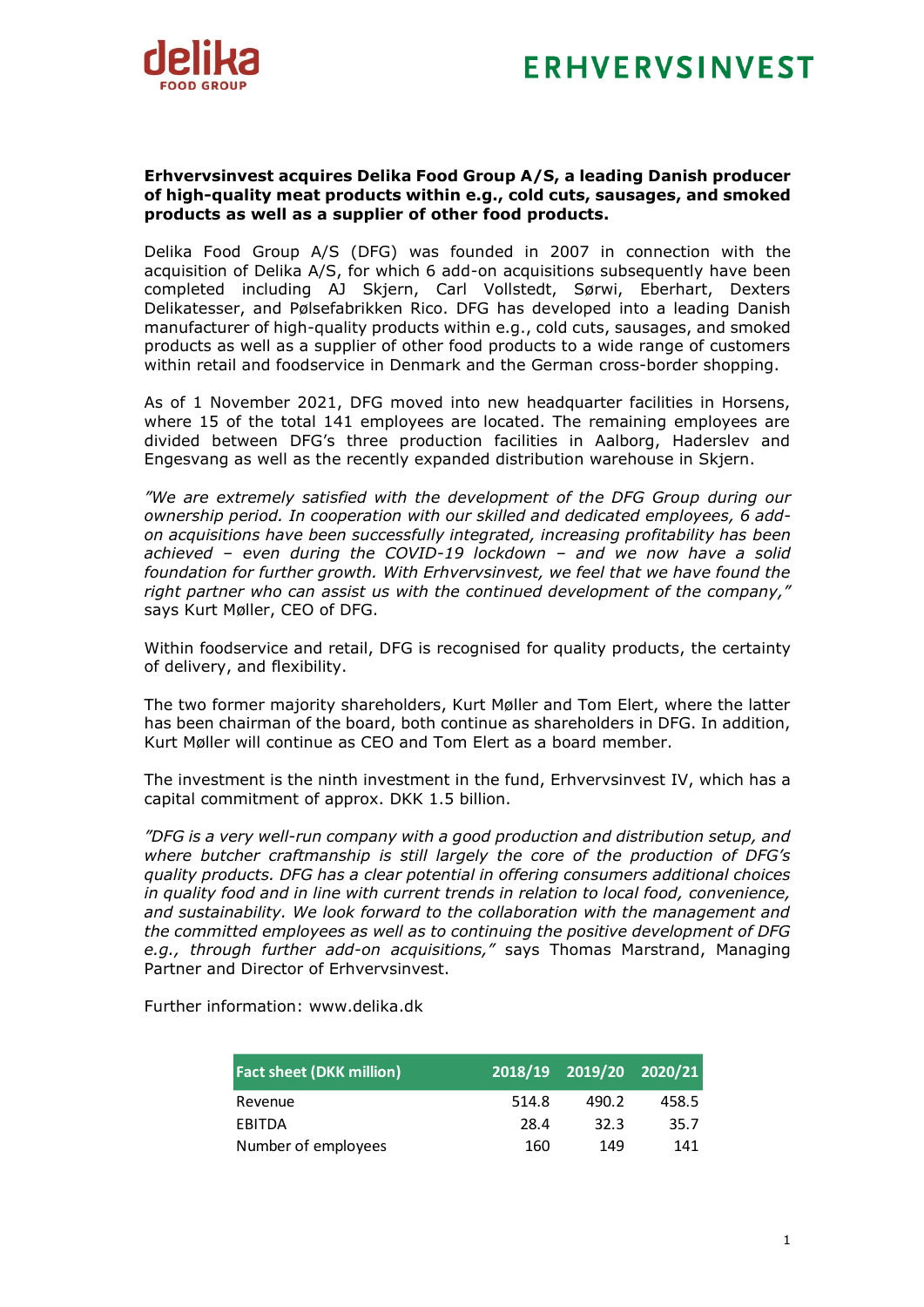



## **About Erhvervsinvest**

Erhvervsinvest invests in small and medium-sized Danish companies in connection with generational and ownership changes.

The investors in Erhvervsinvest include: Nykredit, Argentum, AP Pension, Danica Pension, Spar Nord Bank, Sparekassen Kronjylland, AKF Invest CPH and CW Obel.

Further information: www.erhvervsinvest.dk

## **For further information, please contact:**

Kurt Møller, CEO, Delika Food Group A/S Phone: 27 22 11 76

Thomas Marstrand, Managing Partner og Director, Erhvervsinvest Phone: 21 65 93 26

**Erhvervsinvest** is currently majority shareholder in:

**Epoke A/S** (epoke.dk) A leading manufacturer of machinery and equipment for icy road avoidance **Design Evewear Group International A/S** (designeyeweargroup.com) Design Eyewear Group A/S is an international group, who is designing, developing and selling spectacle frames under its own brand **Samsø Syltefabrik A/S** (samsoesyltefabrik.dk) Supplier of processed foods to catering and retail **European Freezy Dry ApS** (europeanfreezedry.com) Supplier of freeze-dried products **Fletco Carpets A/S** (fletcocarpets.com) Leading and innovative manufacturer of carpets and carpets tiles for the professional market **Gaming A/S** (spillehallen.dk and compugamedae.dk) Develops and manufactures slot machines and online casino provider **Agrometer A/S** (agrometer.dk) Manufacturer of machines and equipment for handling and transporting liquids with special emphasis on slurry used in agriculture **Randers Reb A/S** (randers-reb.com) Leading manufacturer of steel- and combination rope **Bogballe A/S** (bogballe.dk) Leading manufacturer of mounted centrifugal mineral fertilizer spreaders **GASA Group A/S** (gasagroup.dk) GASA is a leading international horticultural company focused on distribution of pot- and bedding plants **Robco Engineering A/S** (robco-eng.com) Sale and production of twisting machines, twisters and winders **Dykon A/S** (dykon.dk) Production of high quality down and feather duvets and pillows **Arminox A/S** (arminox.dk) The leading supplier of stainless reinforcement steel for large infrastructure projects, worldwide, as well as the leading manufacturer of stainless wall- and tile ties in Denmark **Container Centralen Inc.** (cc-racks.com) CC Inc. is a pooling/rental business of returnable transport items to the horticulture industry in North America **CC European Retail A/S** (cc-retail.com) CC European Retail is a pooling/rental business of returnable transport items for the retail sector